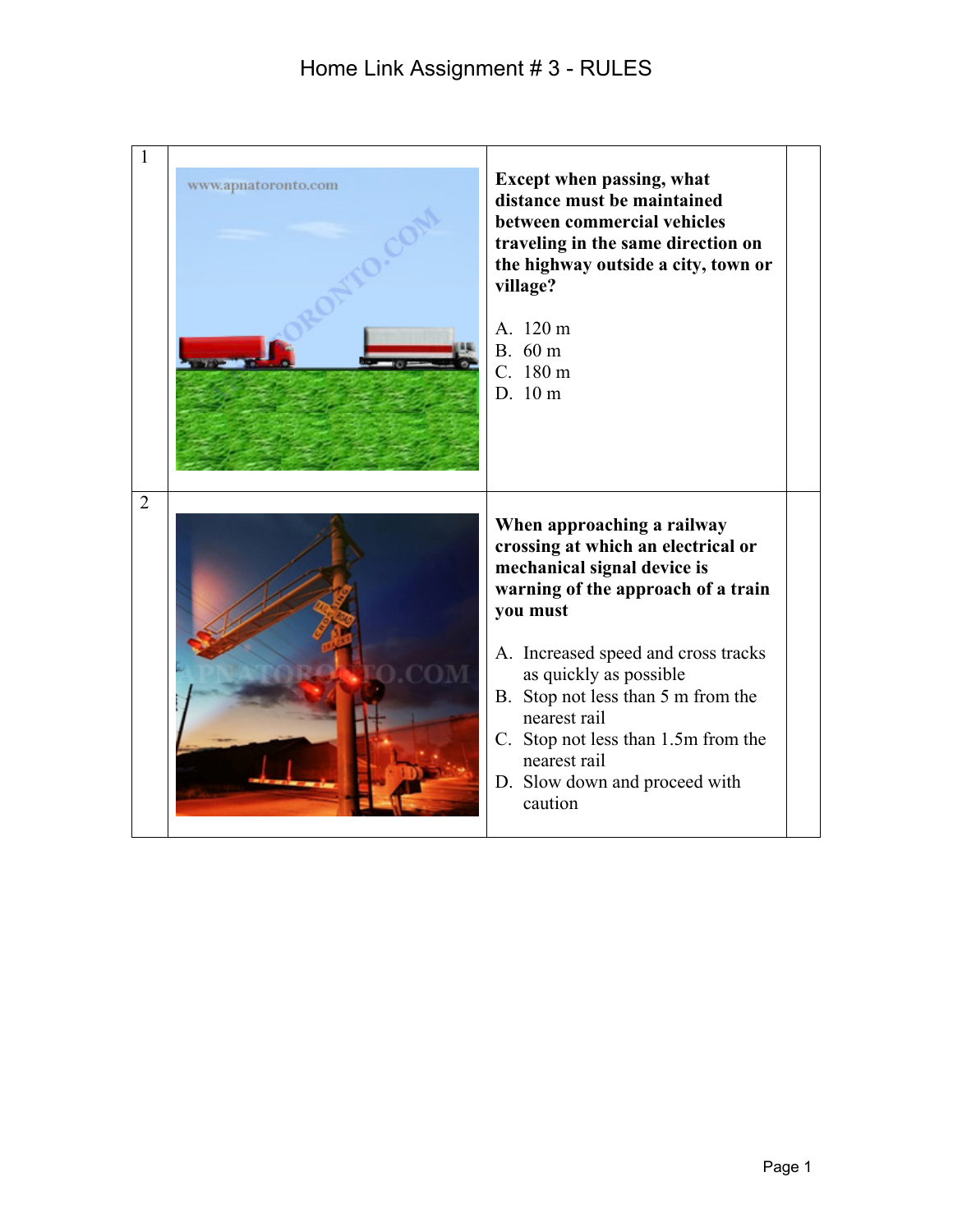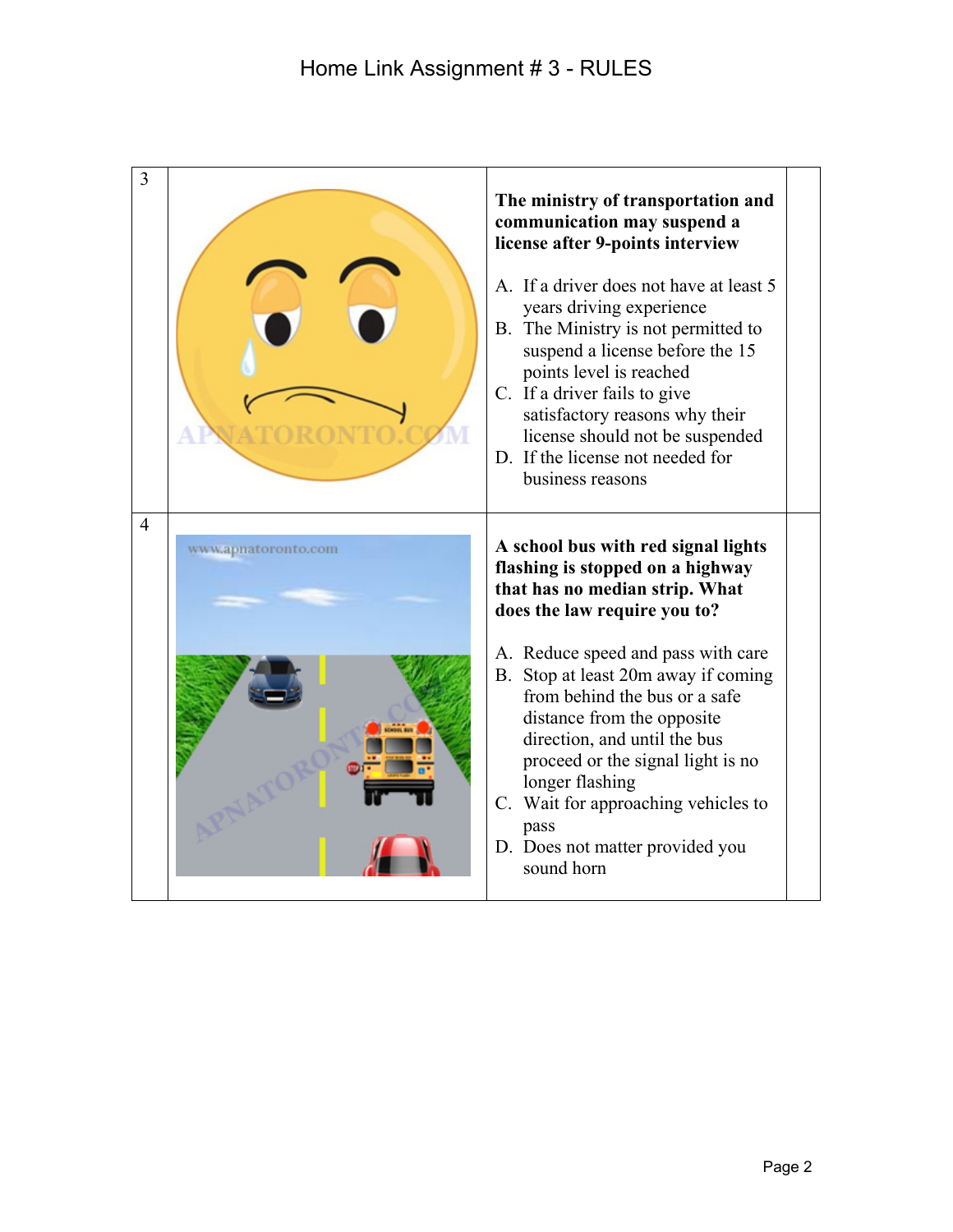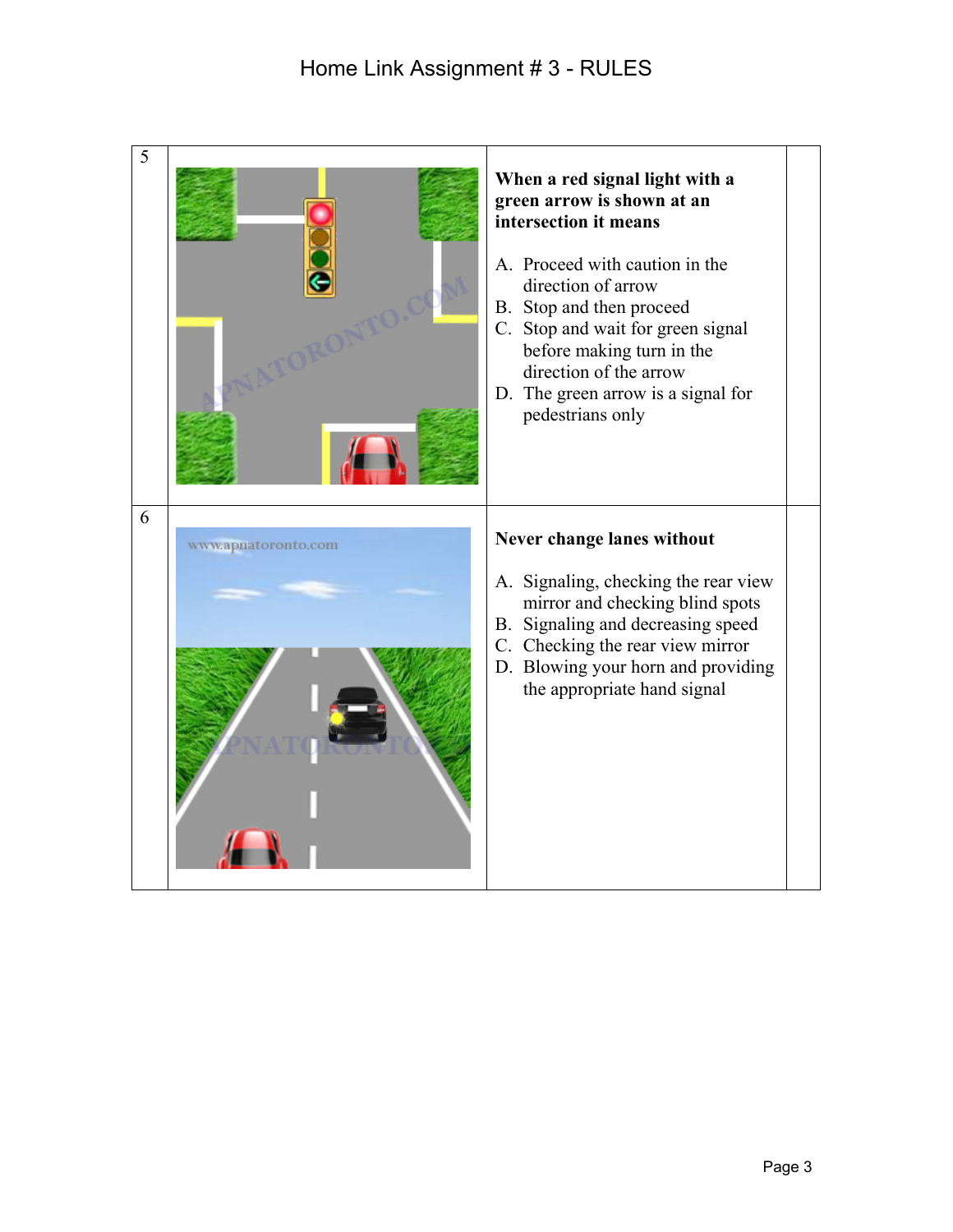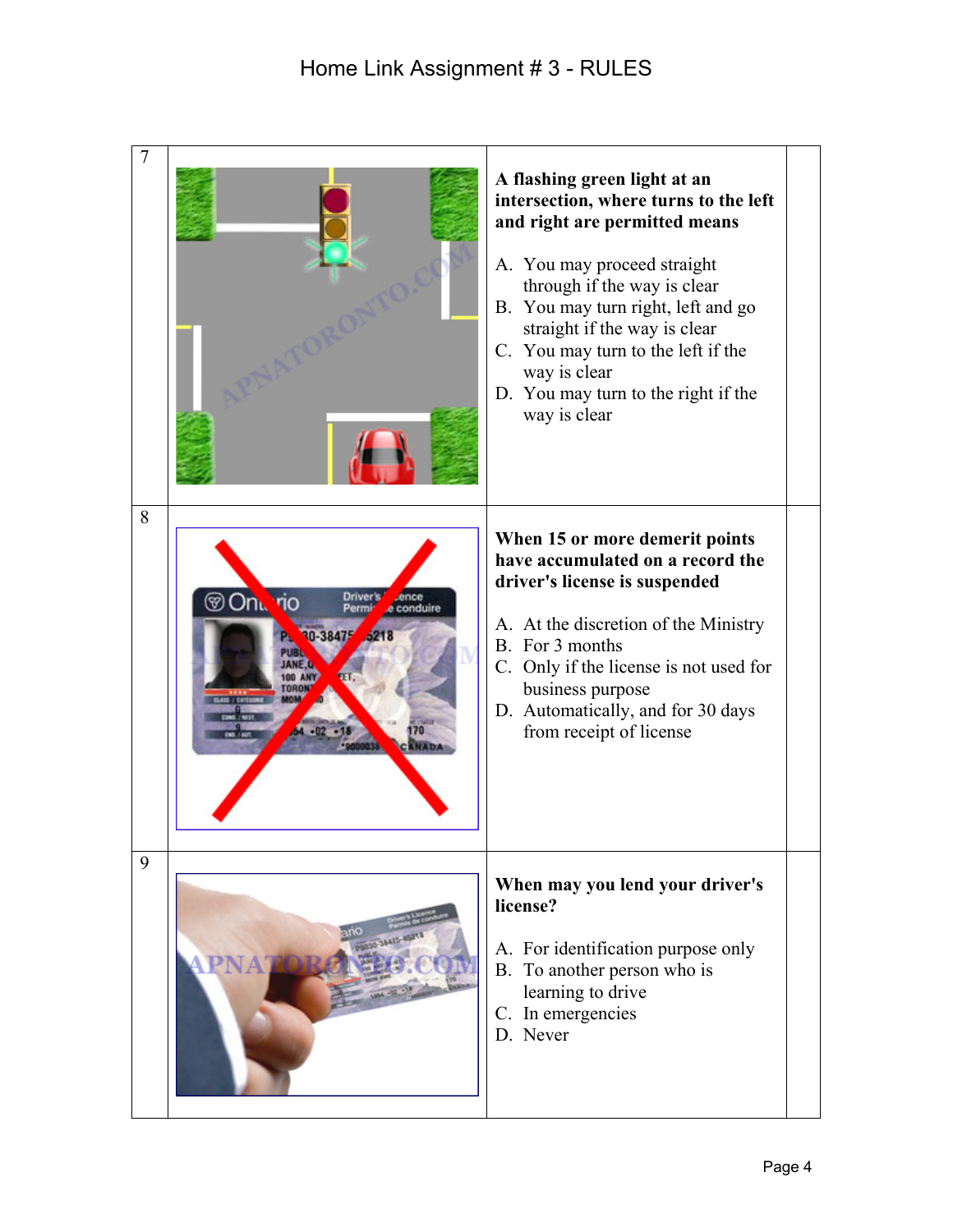| 10 | If you are convicted of drinking<br>and driving, you will lose you<br>driver's license on the first offence<br>for<br>A. 1 year<br>B. 6 months<br>C. 3 months<br>D. 1 month                                     |
|----|-----------------------------------------------------------------------------------------------------------------------------------------------------------------------------------------------------------------|
| 11 | Every accident must be reported to<br>the police where there is a personal<br>injury or when the damage exceeds<br>A. \$1000<br>B. \$500<br>C. \$200<br>D. \$100                                                |
| 12 | How much insurance coverage is<br>provided to an uninsured driver?<br>A. No insurance protection whatever<br>B. \$20,000 insurance coverage<br>C. \$10,000 insurance coverage<br>D. \$15,000 insurance coverage |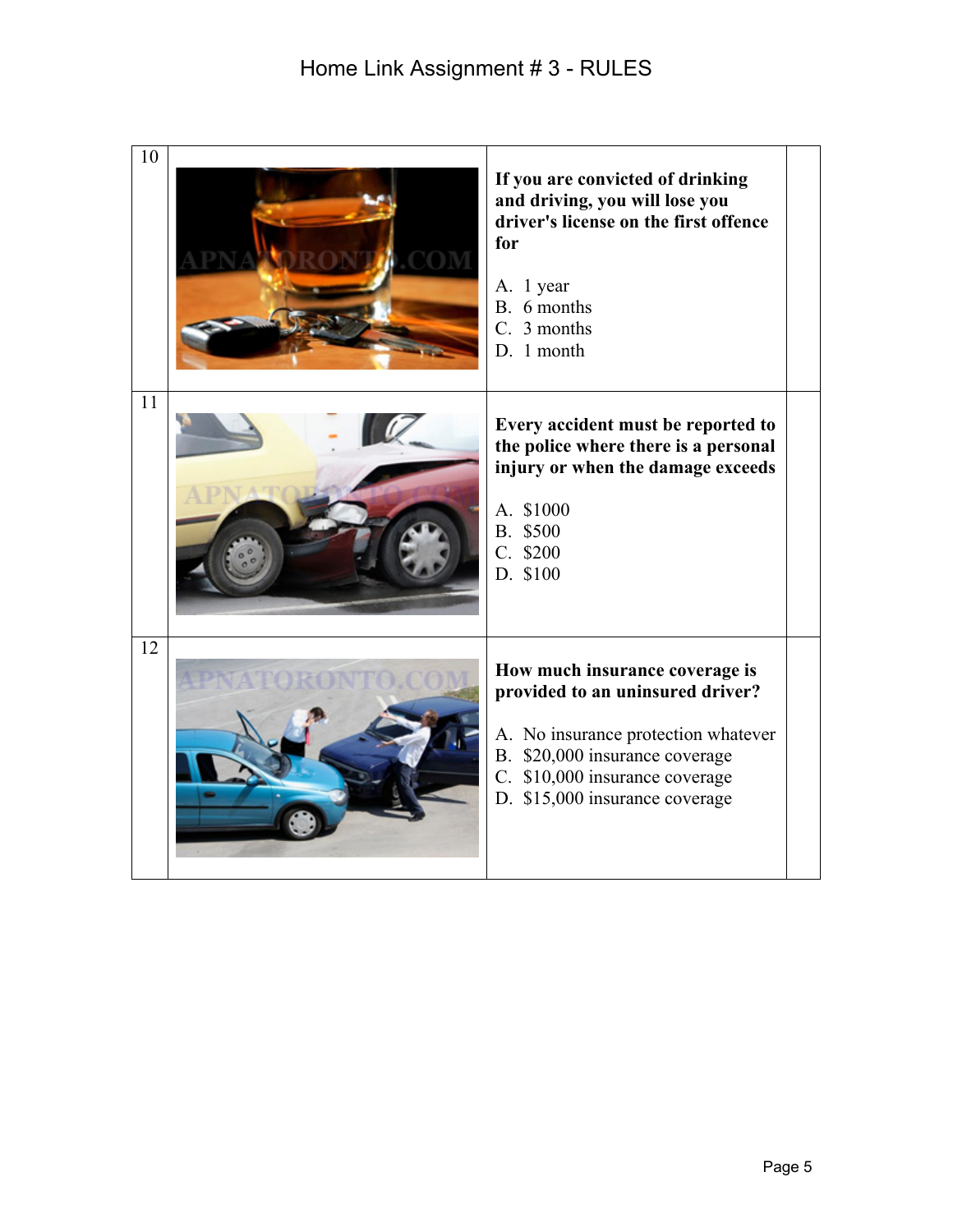| 13 |                     | When approaching an intersection<br>where a traffic signal light is red<br>and a policeman motions you to go<br>through, you should<br>A. Wait for the light to turn green<br>B. Obey the policeman's signal and<br>go through at once<br>C. Call the policeman's attention to<br>the red light<br>D. Stop to make sure he wants you<br>to go through |
|----|---------------------|-------------------------------------------------------------------------------------------------------------------------------------------------------------------------------------------------------------------------------------------------------------------------------------------------------------------------------------------------------|
| 14 | www.apnatoronto.com | The best way to stop quickly on a<br>wet or icy roadway is to<br>A. Brake, if wheels lock then<br>release pressure until you come<br>to a stop<br>B. Keep foot off brakes and let the<br>vehicle slow and stop<br>automatically<br>C. Apply brakes the same way you<br>always do<br>D. Put brakes on hard and try to<br>prevent vehicle from skidding |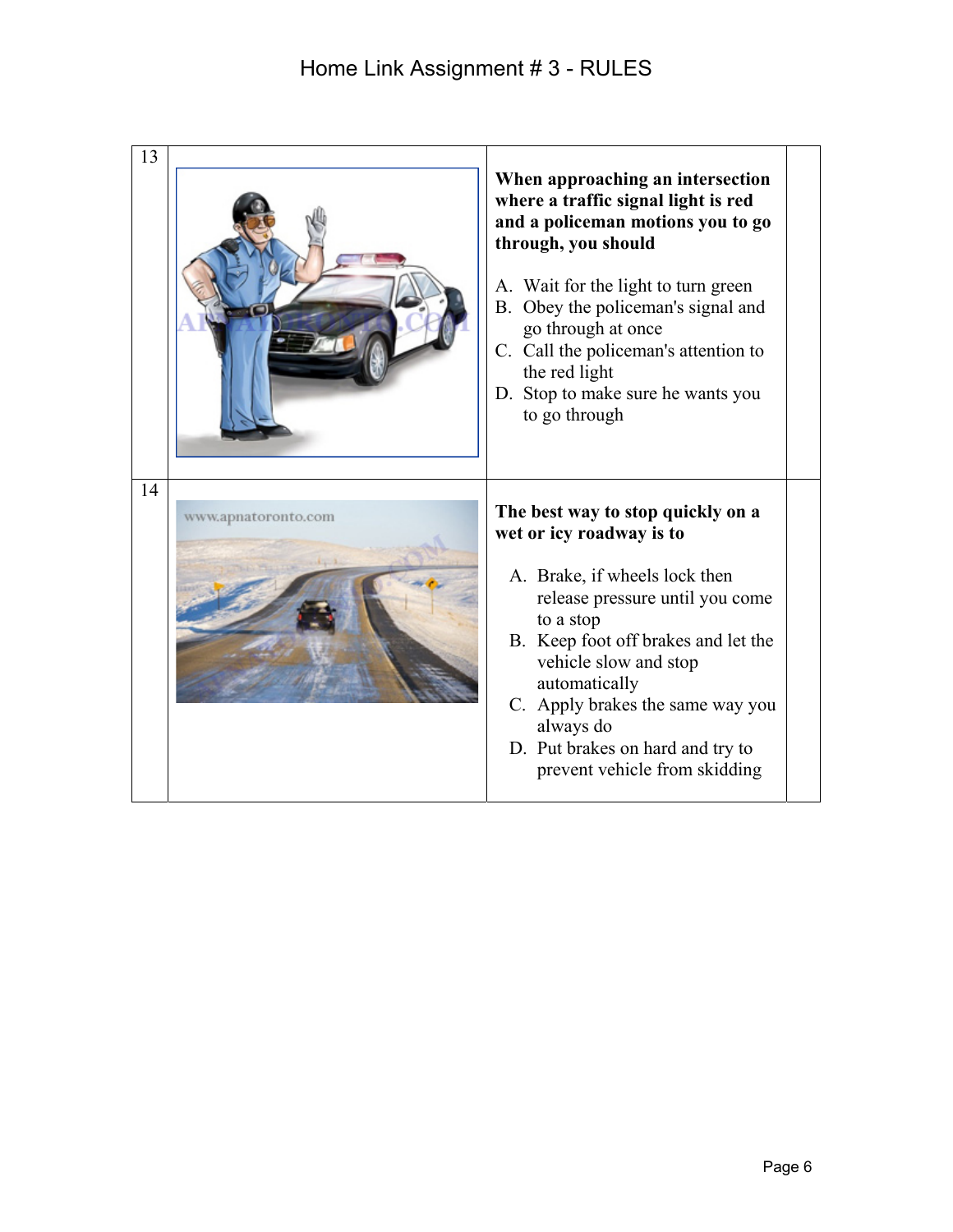| 15 | www.apnatoronto.com | If you are involved in an accident<br>in which someone is injured or<br>damages exceed \$1000 you must                                                                                                                                                                                                                      |
|----|---------------------|-----------------------------------------------------------------------------------------------------------------------------------------------------------------------------------------------------------------------------------------------------------------------------------------------------------------------------|
|    |                     | A. Report the accident at once to the<br>nearest provincial or municipal<br>police officer<br>B. Report the accident to you<br>insurance company only<br>C. Report the accident with in 48<br>hours to the nearest provincial or<br>municipal police officer<br>D. Report the accident to the<br>ministry of transportation |
| 16 |                     | If you are involved in a reportable<br>accident how soon must you make<br>a report to your nearest provincial<br>or municipal police officer?<br>A. At once<br>B. Within 48 hours<br>C. Within 24 hours<br>D. Within 72 hours                                                                                               |
| 17 |                     | A flashing blue light mounted on a<br>motor vehicle indicates<br>A. A police emergency vehicle<br>B. A motor vehicle carrying<br>explosive<br>C. Snow removal equipment<br>D. An ambulance                                                                                                                                  |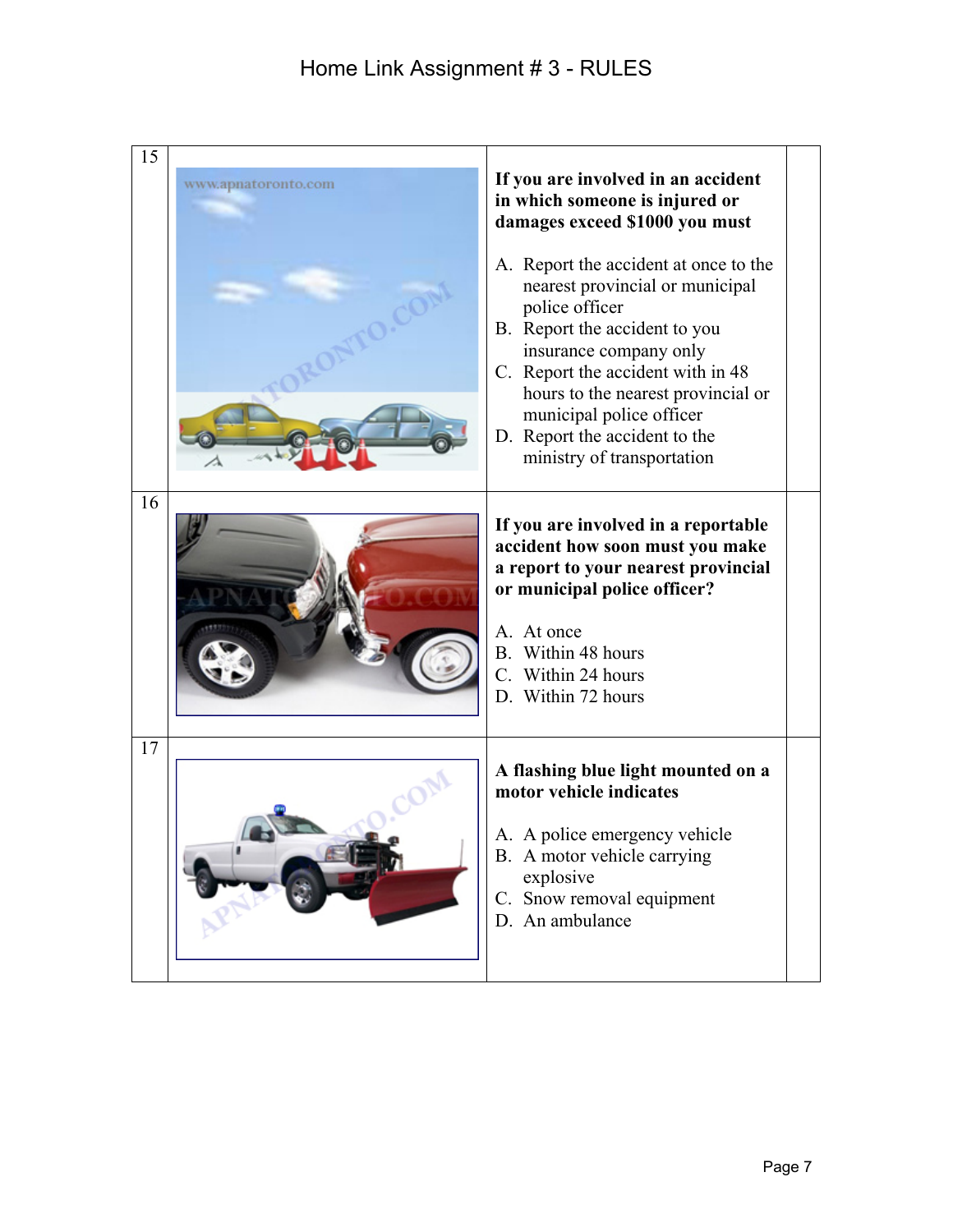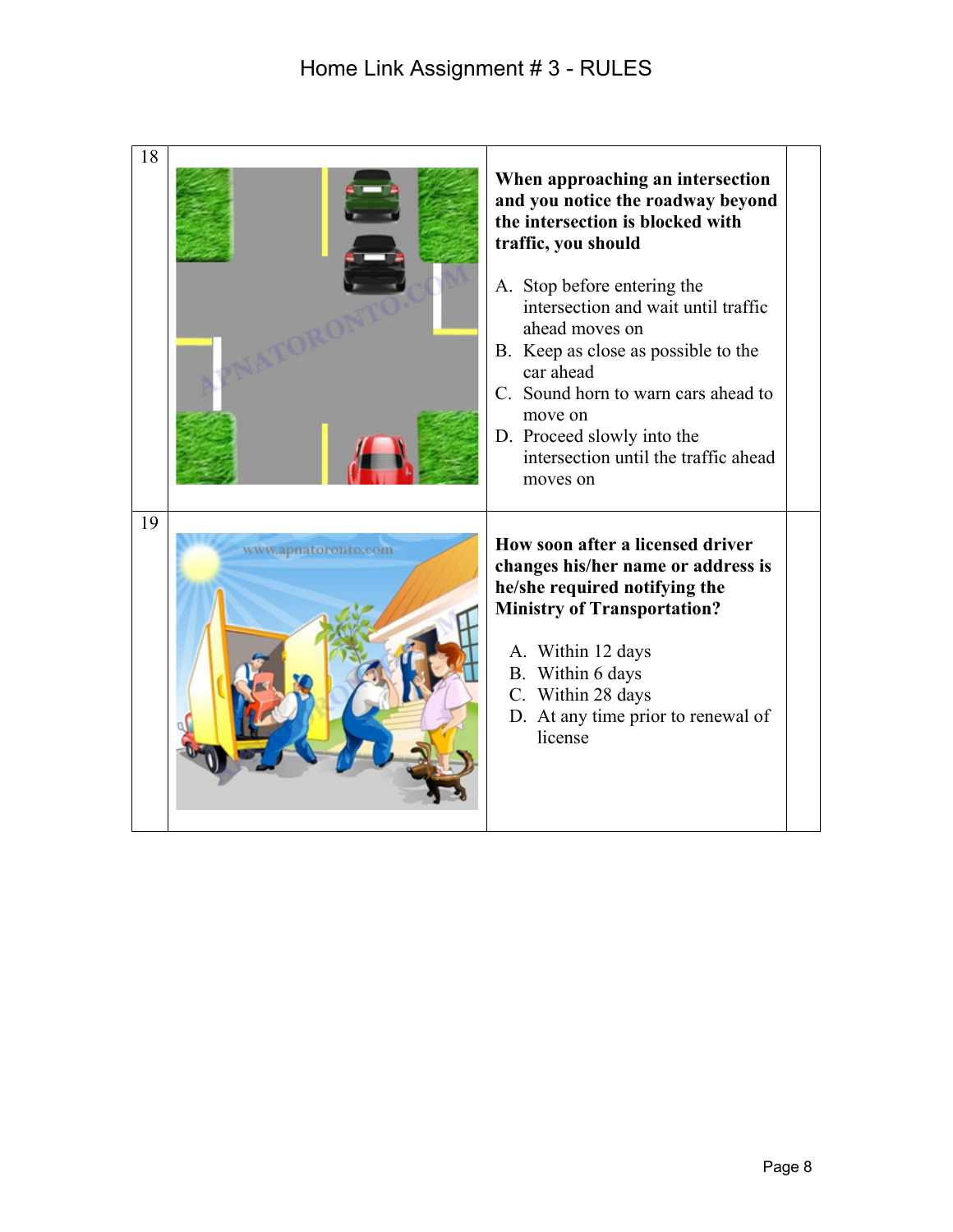